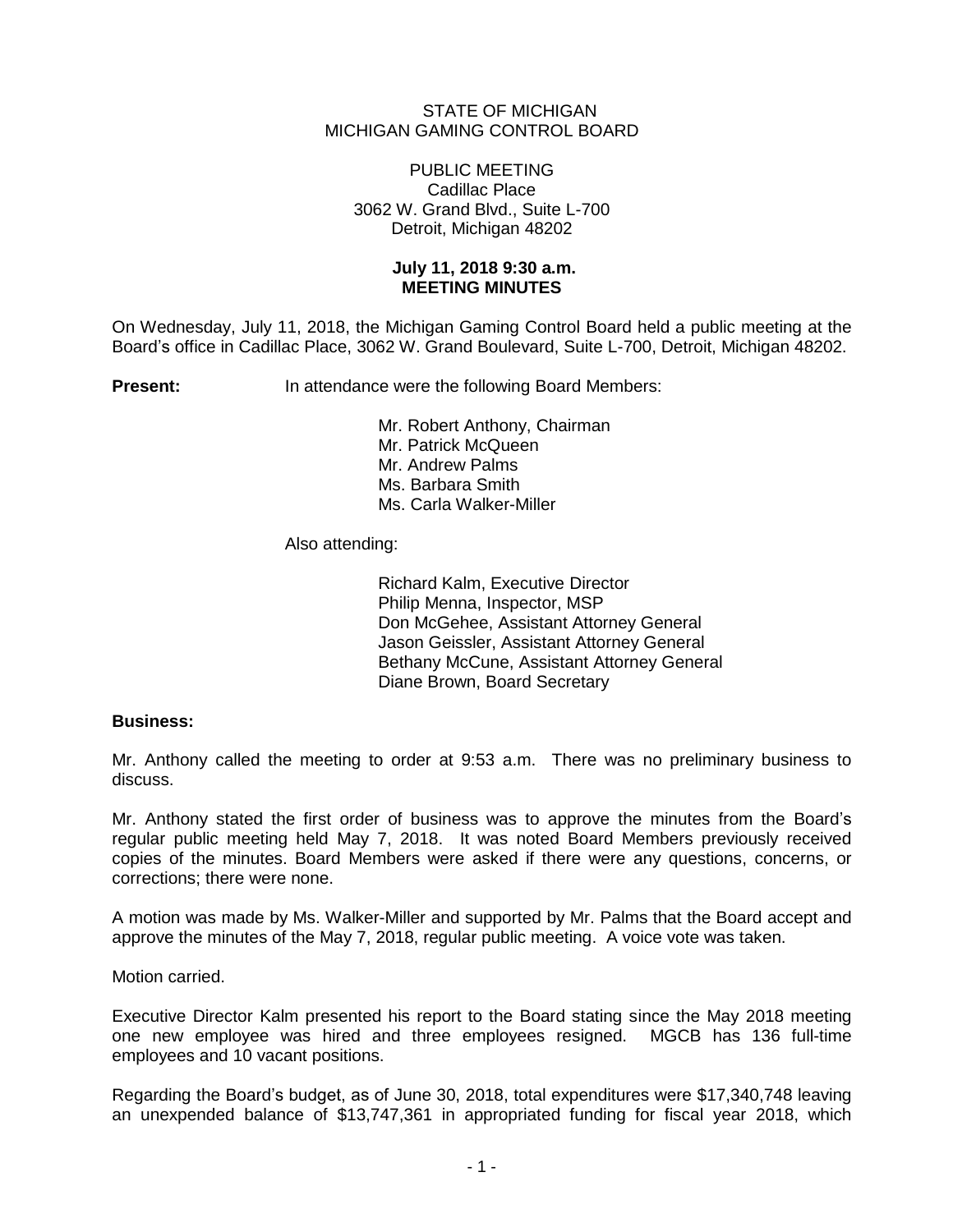includes funds for anticipated expenditures to the Attorney General's Office and the Michigan State Police.

For casino operations, Mr. Kalm reported aggregate revenue for the three Detroit casinos for the month of May 2018 was up 3.9% when compared to May 2017. Revenue was up .5% when compared to April 2018. For year-to-date May 31, 2018, the aggregate revenue for the Detroit casinos was up 1.2% compared to the same period last year.

Aggregate revenue for the three Detroit casinos for the month of June 2018 was up 5.3% when compared to June 2017. Revenue was down 4.4% compared to May 2018. For year-to-date June 30, 2018, the aggregate revenue for the Detroit casinos was up 1.9% compared to the same period last year.

Aggregate revenue for the Detroit casinos for the quarter ending June 30, 2018, was up 3.9% compared to the same period last year. Gaming revenue for the quarter was MGM \$157.4 million, MotorCity \$124.9 million, and Greektown \$85.6 million.

When compared to the same period last year, revenue for the quarter ending June 30, 2018, for MGM was up 5.8%, MotorCity was up 3.4%, and Greektown was up 1.2%. Gaming taxes for the quarter ending June 30, 2018, were \$29.8 million compared to \$28.7 million for the same period last year.

Regarding supplier licensing and vendor registration, Mr. Kalm advised the Board that as of June 30, 2018, 664 active vendor exemptions were registered. As of June 30, 2018, 298 casino supplier companies were granted exemption from supplier licensing requirements.

Mr. Kalm reported a total of six active temporary nongaming-related and one active temporary gaming-related supplier licenses in effect. There are 102 annual supplier licenses in effect.

Regarding occupational licensing, Mr. Kalm advised the Board as of June 30, 2018, the Board's Employee Licensing section issued a total of 2,132 occupational licenses to MGM employees; 1,697 occupational licenses to MotorCity employees; and 1,484 occupational licenses to Greektown employees. In addition, 1,594 employees of various licensed casino suppliers have been granted occupational licenses. Currently, there are 68 temporary occupational licenses in effect.

Mr. Kalm advised the Board since the May 2018 meeting the required background investigations of 126 pending Level 1 and Level 2 occupational licenses have been completed. Mr. Kalm previously approved 421 renewal requests and 42 Level 3 requests on behalf of the Board.

Mr. Kalm also reported Michigan State Police (MSP) Board-related activity and staffing update.

Next, the Board considered for approval, the recommendation of the Executive Director and the Licensing & Regulation (sic) Division's Employee Licensing staff regarding the 126 Level 1 and Level 2 occupational license applications.

There being no questions from Board Members, it was moved by Ms. Smith and supported by Mr. Palms that the Board enter an Order accepting and adopting the recommendations of the Executive Director and the Licensing & Regulation (sic) Division for the pending Level 1 and Level 2 occupational license applications. A voice vote was taken. Motion carried.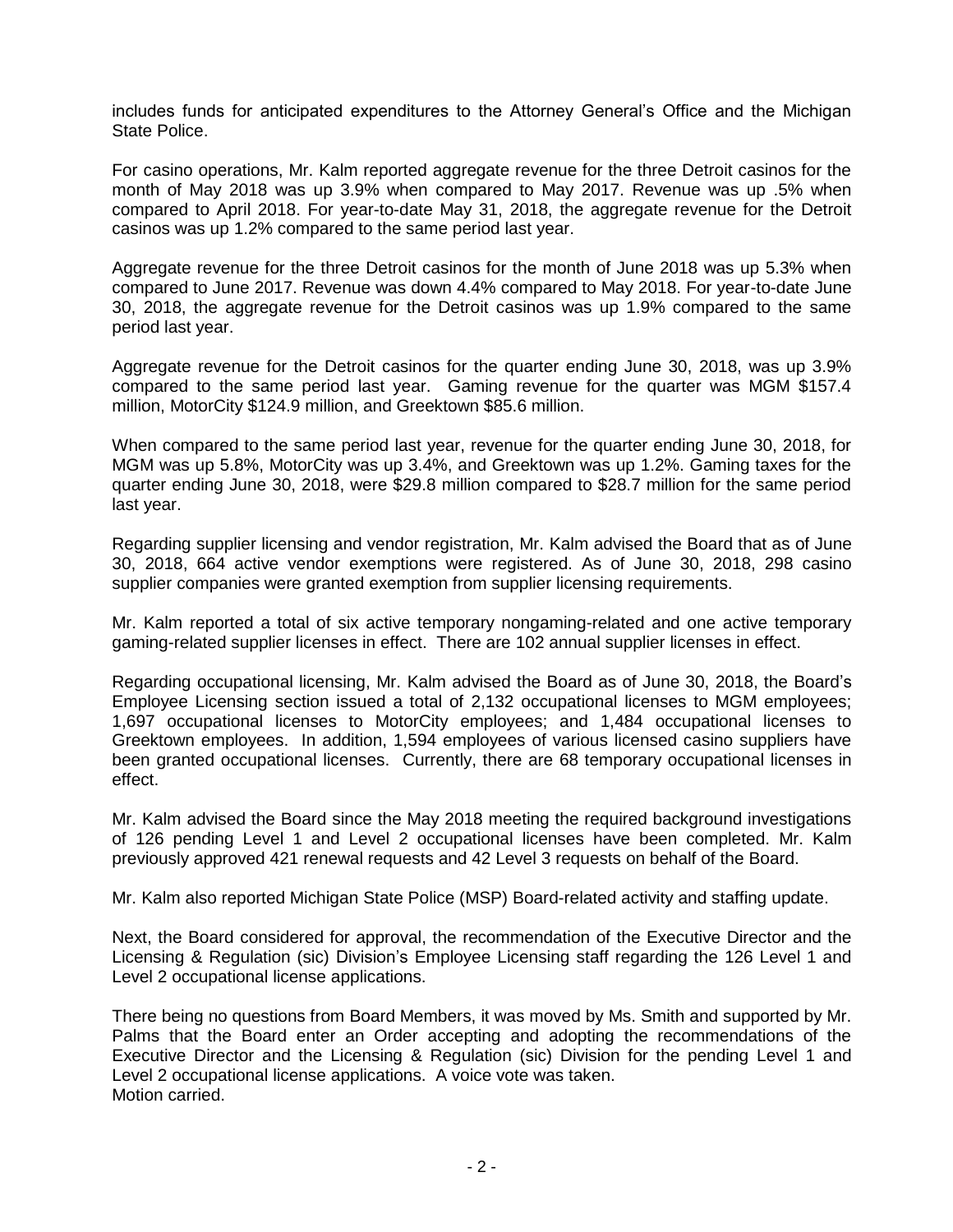Next agenda item was consideration of the pending supplier license renewal requests of AGS LLC with New Key Person Eric Lurie Press, Yvette Ehr Landau, and Adam Chibib; BBMK Contracting, LLC d/b/a Blue Team Restoration; Del Bene Produce, Inc.; Galaxy Gaming, Inc.; Gold Star Equipment, Inc d/b/a Gold Star Products; Interblock Luxury Gaming Products D.d. d/b/a Interblock D.d.; Integration Partners Corporation; JCM American Corporation d/b/a JCM Global; JMC Electrical Contractor, LLC d/b/a JMC Technology Group; Mercury Fulfillment Systems, Inc. d/b/a Mercury Promotions & Fulfillment; Perfect Cleaners of Detroit, Inc.; Royal Roofing Co., Inc.; Sachse Construction and Development Company, L.L.C. d/b/a Sachse Construction with New Key Person Paul Christopher D'Ambrosio; TIE Leasing Company; Voice Data Systems, LLC with New Key Person Amy Hodgson Dunwell; and Wolverine Mailing, Packaging, Warehouse, Inc. d/b/a Wolverine Solutions Group.

There being no questions from Board Members, Mr. Palms supported the motion put forth by Ms. Walker-Miller that the Board enter Orders finding the mentioned suppliers and their qualifiers eligible and suitable for license renewal and, accordingly, grant the requests for a one-year period. A voice vote was taken.

# Motion carried.

The next agenda item was to consider the Licensing & Investigations Division's recommendation regarding the Suitability of New Key Person of supplier licensee Aristocrat Technologies, Inc., Julie Mireille Cameron-Doe. There was no discussion or questions regarding the recommendation, therefore, a motion was made by Mr. Palms and supported by Mr. McQueen and Ms. Walker-Miller to approve the request. A voice vote was taken.

### Motion carried.

Next on the agenda was to consider the Licensing & Investigations Division's recommendation regarding the pending transfer of interest for Allied-Eagle Supply Company, LLC. There were no questions from Board Members. Mr. McQueen put forth the motion for approval which was supported by Mr. Palms and Ms. Walker-Miller. A voice vote was taken.

### Motion carried.

Next on the Board's agenda was to consider the Casino Audit & Enforcement Division's recommendation regarding the Acknowledgement of Violation containing multiple infractions of Gaming Partners International USA, Inc. Assistant Attorney General Jason Geissler provided the Board with a summary of the facts. The violations resulted from shipments of playing cards containing missing or defective cards. The cards were shipped to Greektown Casino and MotorCity Casino during the time period of approximately October 2016 through April 2017. The casinos reported the violations to the MGCB. The fines totaled \$5,000. A motion was made by Ms. Smith and supported by Ms. Walker-Miller to accept the Acknowledgement of Violation. A voice vote was taken.

### Motion carried.

The next item on the agenda was to consider the Administrative Law Judge's Proposal for Decision of occupational licensees Charles Booker, Michael Love, Jakiser McKay, and Diamond Rogers. It was noted for the record that none of the licensees or their representatives were present at the meeting. Assistant Attorney General Bethany McCune addressed the Board to summarize the violations. All the licensees previously had their licenses summarily suspended for non-cooperation with Board staff in providing the requested documentation during their